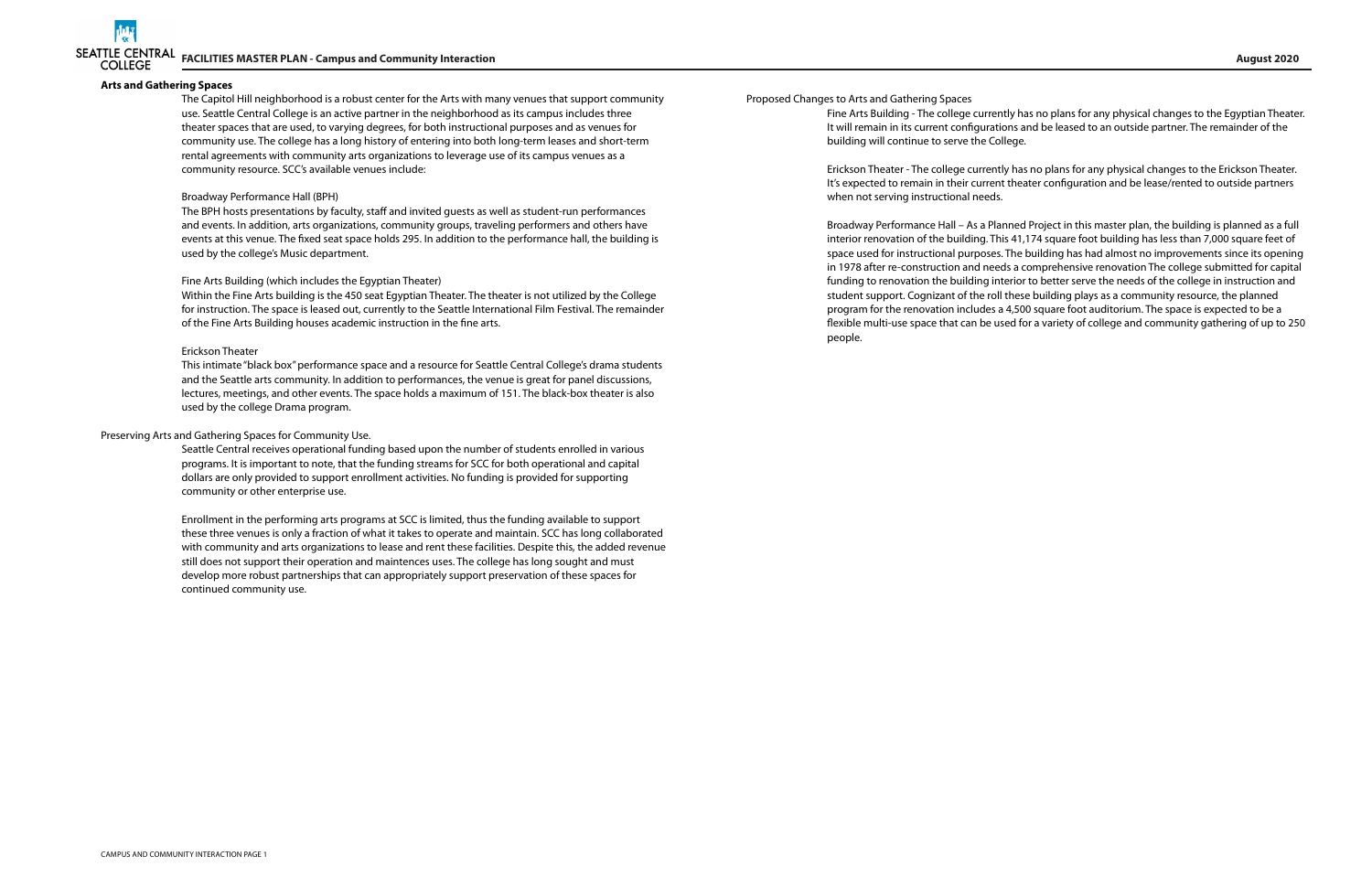**INF FACILITIES MASTER PLAN - Campus and Community Interaction August 2020**



**BUILD** Emil MIO Boundary

# **Seattle Central College Performing Arts and Gatheirng Sapces**

- A Erickson Theater
- B Egyptian Theater
- C Broadway Performance Hall

# **Existing Community Performing Arts Resources**

- 1 Annex Theatre
- 
- 2 ReAct Theatre<br>3 Northwest Film Forum
- 4 12th Avenue Arts
- 5 Washington Ensemble Theater
- 6 Three Dollar Bill Cinema

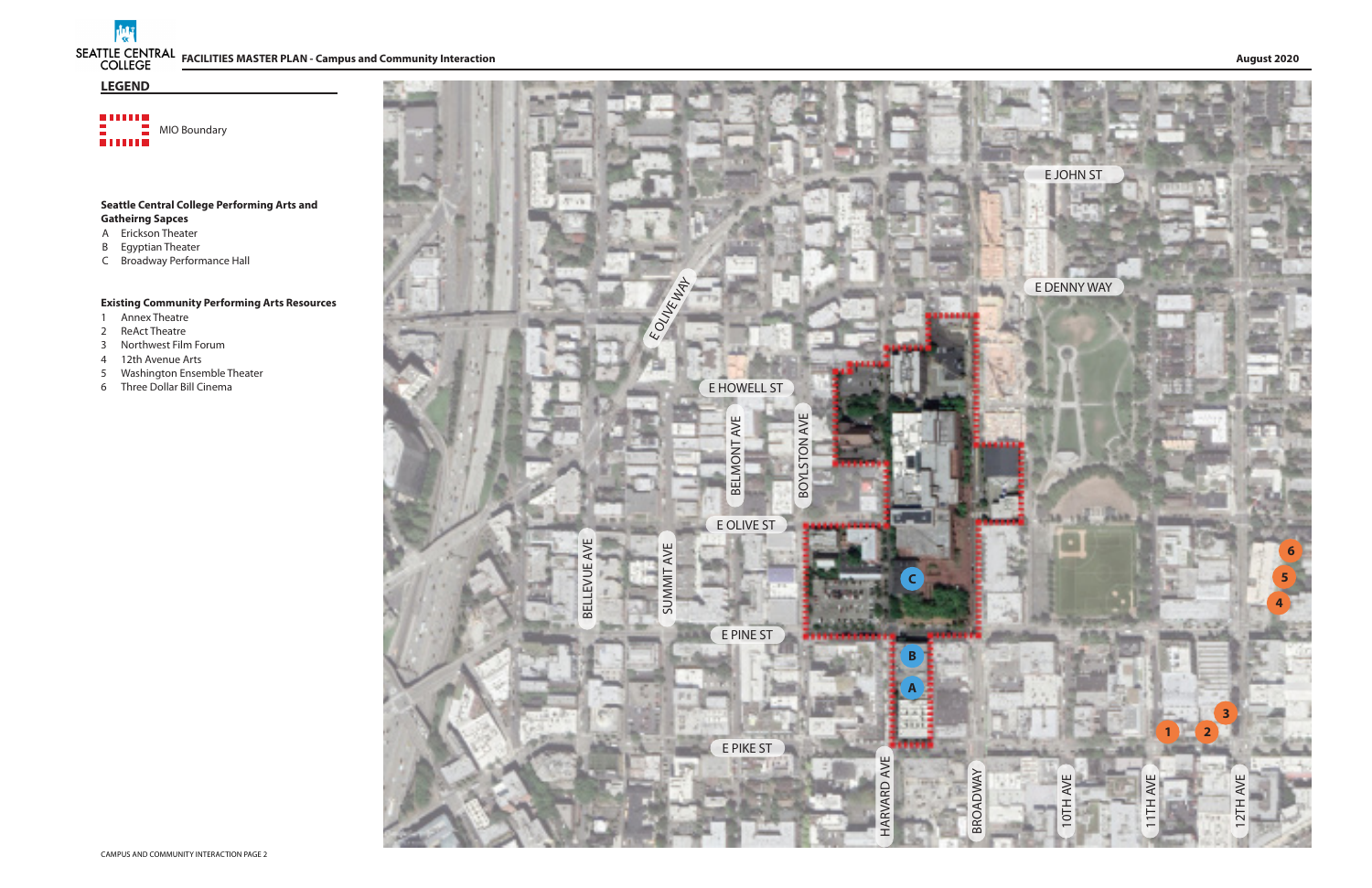#### **Historic Preservation Review, Policies and Practices**

Seattle Central College is a state institution of higher education and a member of the Community and Technical College state agency. Pursuant to RCW 36.70A.103 and .200, "[s]tate agencies shall comply with the local...development regulations and amendments thereto adopted pursuant to this chapter," but "[n]o local...development regulation may preclude the siting of essential public facilities," including "state education facilities."

Seattle Central College provides responsible and proactive stewardship of its campus assets through preservation of its historic and cultural resources and a managed strategy of property development. Campus planning and historic preservation provide the context for campus development in the future. The College regards building preservation, reuse, and rehabilitation as a continuum with new construction undertaken when other options are not reasonably feasible. The College's physical setting seeks to satisfy academic, social, and cultural requirements of students, faculty, and staff consistent with its primary mission.

The master plan creates a balanced approach to future growth on campus by adopting a compact, high density approach to development that enables the preservation of historic campus assets, the creation of new public spaces, and an integrated pedestrian and community network. The College is working with the City and State to complete a Historic and Cultural Resources Survey that shall be common reference material for historic preservation implementation.

### Seattle Central College Process related to potential development of Landmarks

Landmark status does not preclude all changes to a property. If a building is designated as a City of Seattle landmark, changes to the designated features of the building will be reviewed by the Landmarks Preservation Board as a part of the Certificate of Approval process. The Landmarks Preservation Board reviews Certificates of Approval to ensure that change is managed in a way that respects the historical significance of the designated landmark.

Pursuant to the College's Lead Agency SEPA policies, the College will, as established in the Seattle Municipal Code (SMC), submit a landmark nomination application to the Landmarks Preservation Board in advance of the MUP process. It is the college's intention to continue to comply with the City's Landmarks Preservation Ordinance, SMC 25.12, to respect the character of historic structures as a complement to new development. No existing buildings are currently designated landmarks.

As Seattle Central College moves forward with any Master Use Permit (MUP) application for development that would include the demolition or substantial alteration to any building 25 years or older and/or public comment suggests that the building is historic, a referral will be made to the City's Historic Preservation Office and the nomination process will be executed.

Existing Seattle Central Building Eligible for Landmarks Nomination The existing Seattle Central Campus does not include any existing Landmark-designated structures, nor are there any within the proposed MIO boundary. There are, however, several structures that are eligible, due to their age and the regulations of the City of Seattle for the nomination process. Buildings eligible for nomination are known to include:





*Broadway Performance Hall Siegal Center*

*Fine Arts Building Broadway Edision Complex*



*I*The 2001 SCC Master Plan included a MIMP Condition that required that *"SCC shall preserve the historic character of the north and west facades and the lobby of the Masonic Temple Building*" (also known as the Egyptian Theater). It is expected that the Egyptian Theater, if nominated for Landmark Preservation, would be determined by the City of Seattle to be a significant structure, and be granted Landmark status.

There are additional structures (Residential and Religious) inside the proposed MIO boundary that would also be eligible. Since none of these parcels are currently owned by the College, further investigation has not been conducted.

Application of Best Practices for understanding the cultural context of Seattle Central College The following table outlines the identified best practices for historic preservation in master planning for campuses.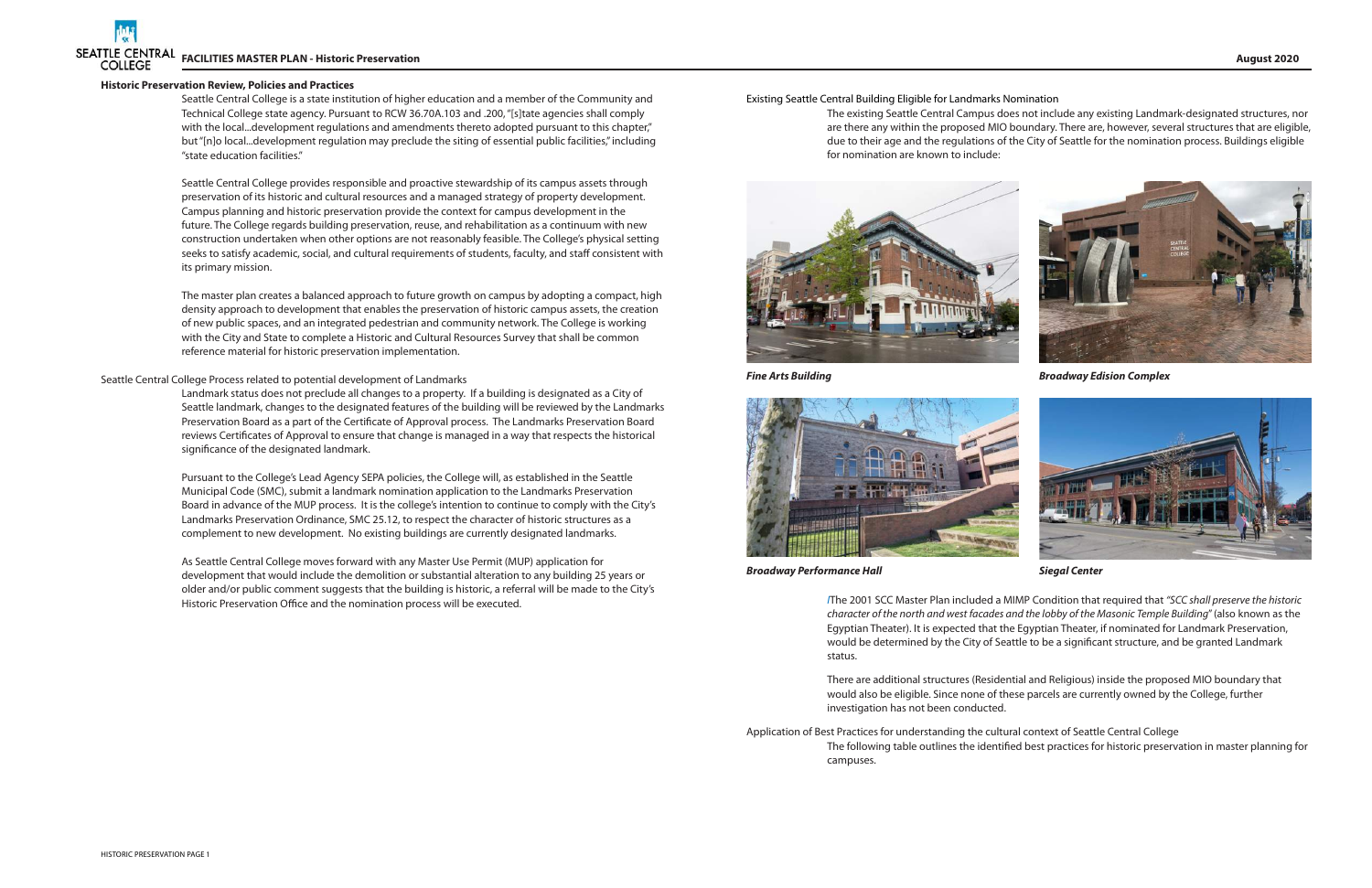

| <b>BEST PRACTICE</b> |                                                                                                                                                                                                                                                                                                                                                                                                                                                                                                    | Completed<br>(Appendix X)                                      | In process as<br>part of current<br>master<br>planning work.           | Long term<br>goals for<br>college                                                          | Long term<br>goals in<br>partnership w/<br>community                                                              |
|----------------------|----------------------------------------------------------------------------------------------------------------------------------------------------------------------------------------------------------------------------------------------------------------------------------------------------------------------------------------------------------------------------------------------------------------------------------------------------------------------------------------------------|----------------------------------------------------------------|------------------------------------------------------------------------|--------------------------------------------------------------------------------------------|-------------------------------------------------------------------------------------------------------------------|
| 1.                   | Outline goals for preservation: Establish a larger<br>framework for the preservation efforts. Establish a<br>context statement regarding the history of the school<br>and the values that will guide the preservation<br>efforts. A long-term goal would be a nuanced context<br>statement developed in partnership with the<br>community and non-profits, faculty and students<br>from best practice 7 and 9 along with the<br>administration, campus architect, and citizen advisory<br>council. | Outline history<br>established<br>with narrative<br>on website | Begin outlining<br>college values                                      | Continue to<br>refine long<br>term goals for<br>preservation                               | Continue<br>developing<br>historic and<br>cultural<br>context<br>statement in<br>partnership<br>with<br>community |
| 2.                   | Understand the cultural landscape of the school. As<br>an urban institution, SCC has different challenges<br>than a rural institution. Although Preservation Brief<br>36, regarding cultural landscapes may not be 100%<br>applicable, it can be consulted for guidance.                                                                                                                                                                                                                           |                                                                | Begin<br>landscape<br>survey and<br>analysis                           | Continue to<br>develop<br>survey and<br>context                                            | Continue<br>developing<br>context                                                                                 |
| 3.                   | Conduct an inventory of every parcel under<br>ownership by SCC to identify the build date, architect,<br>landscape architect, contractor, and any significant<br>events or associated persons with the property, and<br>any public art located on the property. This inventory<br>should be considered to be a work in progress and<br>can be updated periodically, at a set date or when<br>properties change ownership.                                                                          |                                                                | Include<br>windshield<br>survey in<br>master plan                      | Continue to<br>develop and<br>update survey                                                |                                                                                                                   |
| 4.                   | Create or collate building condition surveys for each<br>identified contributing resource.                                                                                                                                                                                                                                                                                                                                                                                                         | Condition<br>surveys created                                   | Assemble<br>documents for<br>identified<br>eligible<br>buildings       | Add to<br>collection<br>when new<br>buildings<br>acquired and<br>identified as<br>eligible |                                                                                                                   |
| 5.                   | Pursue local landmark or national register<br>designations for those buildings that meet the<br>criteria. This is a long-term goal that may occur over<br>decades.                                                                                                                                                                                                                                                                                                                                 |                                                                |                                                                        | Pursue at<br>appropriate<br>time                                                           | Partner where<br>appropriate                                                                                      |
| 6.                   | Appoint a preservation officer. For SCC, this person<br>would not have a stand-alone position but would<br>appropriately be the campus architect.                                                                                                                                                                                                                                                                                                                                                  |                                                                | Identify in<br>master plan                                             |                                                                                            |                                                                                                                   |
| 7.                   | Use faculty and students for campus engagement.<br>This may involve creating a multidisciplinary class for<br>Art/English/History credit to explore issues of campus<br>architecture, identity, and history.                                                                                                                                                                                                                                                                                       |                                                                |                                                                        | Long term<br>goal                                                                          |                                                                                                                   |
| 8.                   | Incorporate historic preservation into the<br>maintenance plan. All buildings identified as eligible<br>for preservation should have maintenance staff<br>trained for best practices in preservation and familiar<br>with the appropriate preservation briefs and<br>technical memos for the materials on the buildings.                                                                                                                                                                           |                                                                | Assemble<br>relevant briefs<br>for identified<br>eligible<br>buildings | Incorporate<br>goals with<br>facilities<br>management                                      |                                                                                                                   |
| 9.                   | Partnerships with local non-profits. This include the<br>Capitol Historic Society and Historic Seattle. On mid-<br>century buildings partnership with Docomomo<br>WEWA may be helpful. The Washington Trust for<br>Historic Preservation would have advice on any<br>building with outstanding significance.                                                                                                                                                                                       |                                                                | Identify local<br>non-profits                                          |                                                                                            | Continue to<br>maintain<br>relationships                                                                          |

HISTORIC PRESERVATION PAGE 2

Individual Project Review to Ensure Historic Context

While fostering continuous use, improvements and innovations to campus, the College works to ensure that historic significance, value, and association of its assets is preserved for the community, City, and State. To ensure this occurs on a project-by-project basis, the College utilizes a multi-step process for historic preservation review.

To aid the reviewing bodies and further ensure that historic resources are respected, the College prepares a Historic Resources Assessment (HRA) for any project that makes exterior alterations to a building or landscape more than 25 years of age (excluding routine maintenance and repair). The HRA is an attachment to project documentation and is considered by the appropriate decision makers as well as shared with and considered by the project team. The required contents of the HRA are defined further below.

The information and analysis provided in the HRA provides a framework and context to ensure that historical elements of the campus and value, environmental considerations and landscape context are preserved, enhanced, and valued. The HRA further ensures that improvements, changes, and modifications to the physical environment may be clearly analyzed and documented.

• Information regarding architect, engineers, and contractors (as available) of the original building. Description of interior and exterior, and site surroundings of the building or campus feature,

The College also conducts related processes that ensure consideration of historic resources, including the College's implementation of the State Environmental Policy Act. Through the SEPA process, the College considers the potential impacts of development on historic and cultural resources, including buildings and sites less than 25 years old. SCC's Board of Trustees (BOT) has final review and approval authority for all SEPA determinations as set forth in the Washington Administrative Code which establish SCC's right for Lead Agency status for SEPA determinations. The BOT reviews the SEPA determination, any HRA's related to the project, and any recommendations from college or other bodies reviewing the project to determine the appropriate action that should be taken to balance all the issues raised by the reviewing bodies.

• Information regarding the prominence of the spatial location, contrasts of siting, age, or scale that makes it an easily identifiable visual feature of the campus and contributes to the distinctive quality

- Age of project building, adjacent buildings, and open spaces.
- 
- including the traditional views of the site, if any.
- a method of construction, if any.
- in the community, if any.
- cultural characteristics of the campus, city, state, or nation, if any.
- campus, community, city, state, or nation, if any.
- campus, city, state, or nation, if any.
- heritage of the campus, community, city, state, or nation, if any.
- or identity of the campus.

The Historic Resource Assessment (HRA)

In preparing the HRA, the following information shall be provided to the extent known. Information regarding these considerations may or may not be available or relevant for a proposed development. The HRA shall be appropriately updated as the project evolves prior to final BOT action. For proposed construction that makes exterior alterations to a building or landscape more than 25 years of age or that is adjacent to a building or landscape older than 25 years, information described in the bullets below shall be addressed in the HRA to the extent it is available.

• Information regarding the distinctive visible characteristics of an architectural style, or period, or of

• Information regarding the roles of the structure, site and surroundings have played on campus and

• Information regarding the character, interest, or value as part of the development, heritage or

• Information regarding any association with an historic event with a significant effect upon the

• Information regarding the association with the life of a person important in the history of the

• Information regarding the association with a significant aspect of the cultural, political, or economic